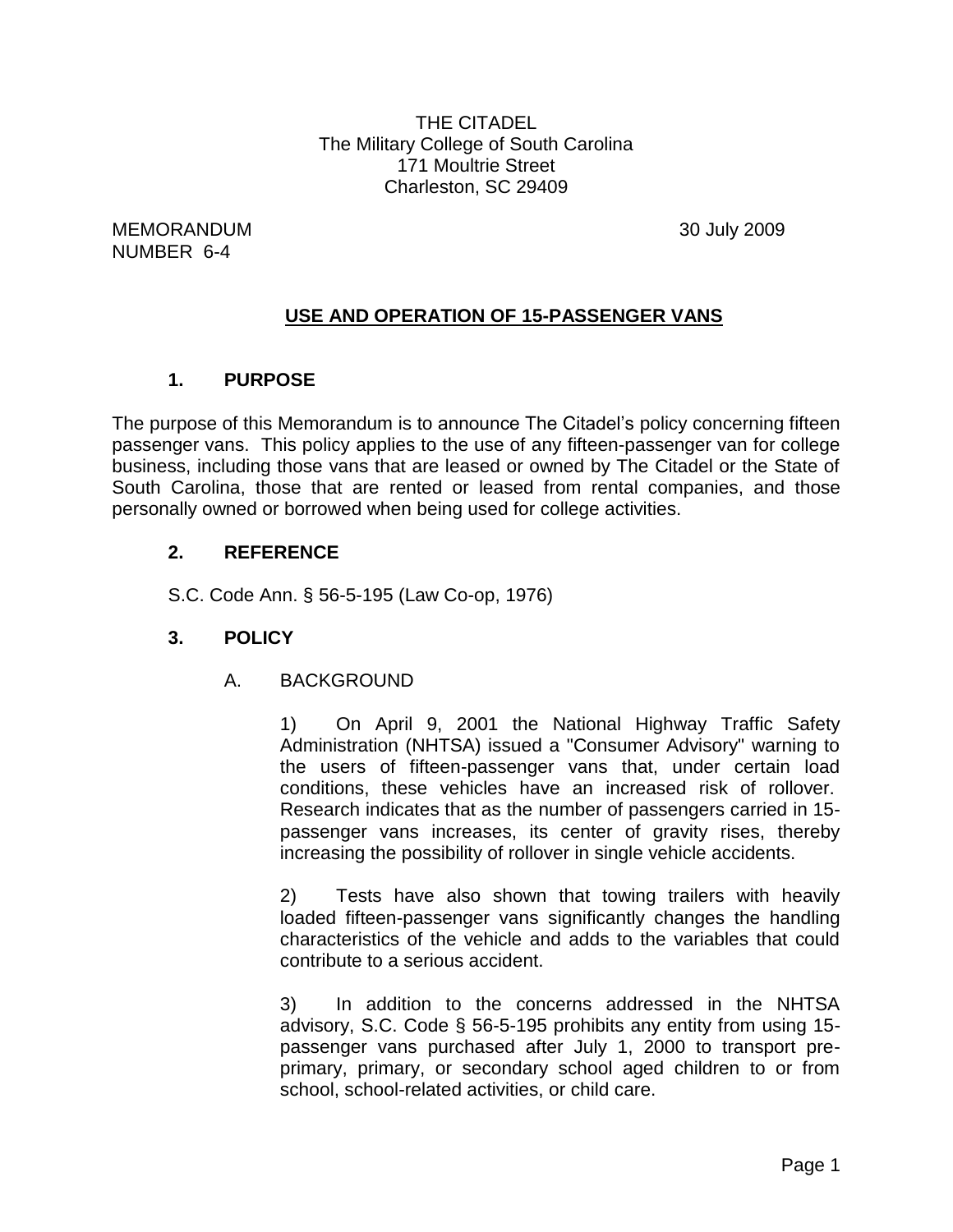#### B. POLICY

1) All drivers of fifteen passenger vans used for any college business must have successfully completed a fifteen-Passenger Van Driver's Safety Course, approved by the State of South Carolina's Office of Fleet Management.

2) Fifteen passenger vans shall not be used by Citadel faculty, staff, students, or volunteers for transporting more than eleven people (driver + 10 passengers). This policy applies to all fifteenpassenger vans including but not limited to those owned, borrowed, rented, or leased.

3) Fifteen passenger vans shall not be used by Citadel faculty, staff, students, or volunteers to transport school-aged children (preprimary, primary, or secondary) at anytime. Those college activities that have a need to transport students who fall into this age group must use vehicles that meet federal school bus safety standards. This policy applies to all fifteen passenger vans, including but not limited to those owned, borrowed, rented, or leased.

4) Towing with a fifteen-passenger sized van is prohibited.

5) Drivers and all passengers traveling in fifteen-passenger vans must wear proper vehicle seat restraints and will refrain from excessive loading of the vehicle. Any items or cargo carried behind the rear seat shall not exceed 100 lbs in total weight. Using the roof or exterior of these vehicles to carry loads of any kind is prohibited.

6) Anytime that a fifteen-passenger van is operated with less than ten (10) passengers, all passengers must sit as far forward in the vehicle as possible. Any cargo carried inside of the vehicle must be positioned as far forward as practical.

### **4. COMPLIANCE**

Failure to comply with this policy may result in disciplinary action. In addition, anyone who violates this policy will be deemed to have utilized a vehicle outside of the college's vehicle use policies, such that they may be subject to personal liability, and ineligible indemnification from The Citadel.